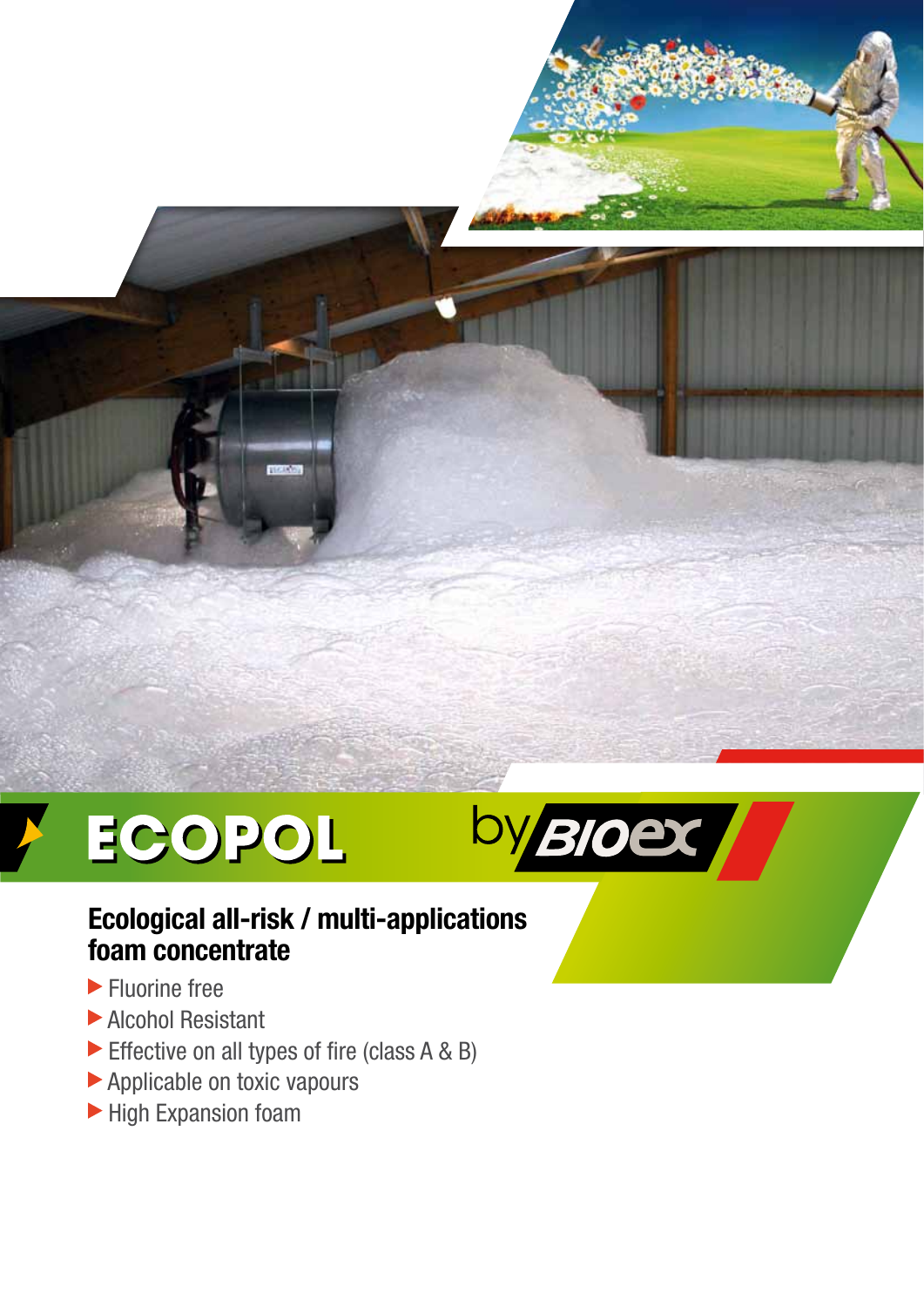# **ECOPOL**

# **Ecological all-risk / multi-applications foam concentrate**

- **Fluorine free**
- Alcohol Resistant
- Effective on all types of fire (class  $A \& B$ )
- ▶ Applicable on toxic vapours
- **High Expansion foam**



# EFFECTIVENESS ON FIRES

### THE first fluorine free foam concentrate in the world!

In 2002, convinced of the harmfulness of all fluorinated compounds, **BIOex was already committed to protect our environment and launched ECOPOL! Formulated using a 100% natural surfactant base, its multi-application versatility does not prevent the high effectiveness of its extinguishing capability.**

# Effective on class A fires!

**Its affinity for solid supports, combined with its high wetting capability** gives ECOPOL high extinguishing performances on all class A fires. .

# Effective on hydrocarbon and polar solvent fires!

**The multi-purpose AR (Alcohol Resistant) property consists in generating a protective gel film** at the surface of all types of inflammable polar liquids and **provides an exceptional resistance to re-ignition.** The extinguishing effectiveness of ECOPOL on a hydrocarbon fires **can be compared to an AFFF foam concentrate**  (Aqueous Film Forming Foam) containing fluorine.

# Applicable on toxic vapours!

The mechanically insulating property of the foam generated using ECOPOL is especially effective, and **can also be used to contain the toxic vapours of certain solvents that react to water.**

# High foaming capability!

**The adhesive nature of the foam generated makes it possible for it to adhere to vertical surfaces for an extended period.** As examples, it can be applied as a protective fire barrier to durably cool down plane fuselages, or as a wide strip during a forest fire to make the vegetation fire proof and stop the progression of the fire.

**ECOPOL also generates an exceptional High Expansion foam**. It is therefore recommended to drown large volumes, such as hangars, warehouses, ship's holds, car parks, etc.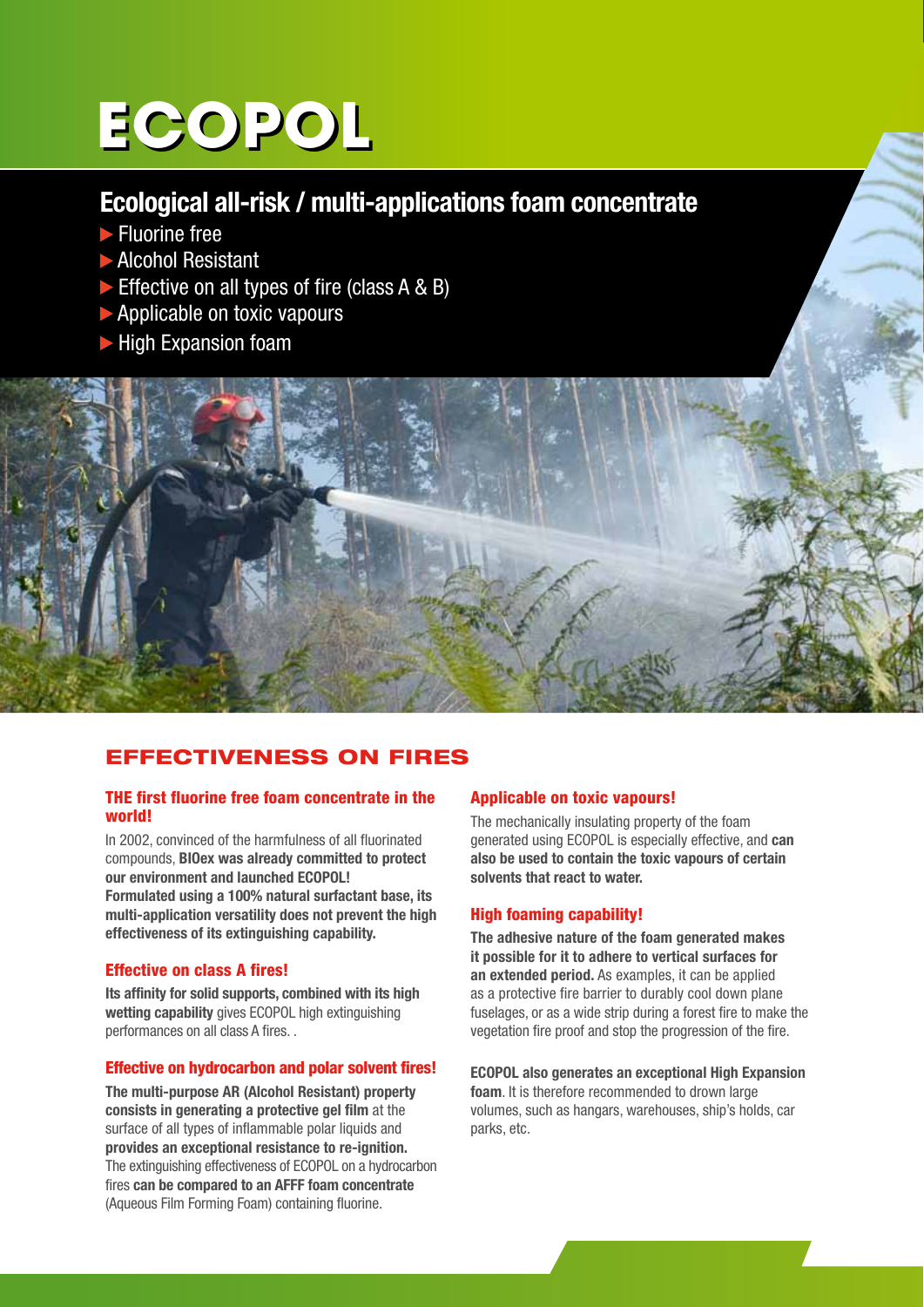

# EXTINGUISHING PERFORMANCES

#### **USE:**

- Effective at Low, Medium and High Expansion.
- Effective on class A fires: Forest fires (brush, trees...) and Urban fires (apartments, houses, farms, warehouses, vehicles...).
- Effective on industrial fires: Landfills, textiles, plastics, tyres...
- Effective on hydrocarbon fires such as fuel, diesel oil, petrol, kerosene, etc.
- Effective on polar solvent fires such as alcohol, ketones, ethers, etc.
- Applicable to retain the release of gases: Acids HCl, NH3... used with Medium Expansion.
- Compatible with all dosage systems (contains corrosion inhibitors).
- Can be used in mobile and fixed fire fighting systems (foam box, High Expansion generators, fire hose stations, CAFS systems, etc.).

# ENVIRONMENT

ECOPOL is totally fluorinated compounds free (PFC and PFT): These that have been recognised to be Persistent in the environment, Bioaccumulative and Toxic for living organisms.

ECOPOL is classified easily biodegradable. It deteriorates quickly **without any PBT residues** (Persistent Bioaccumulative Toxins) and contains **no halogen derivatives.**

The use of ECOPOL is the alternative to combine the respect of the environment with high extinguishing properties on all types of fire.

Depending on the capacity of your sewage treatment station and your waste contract, ECOPOL foam can be eliminated **without using incineration**.